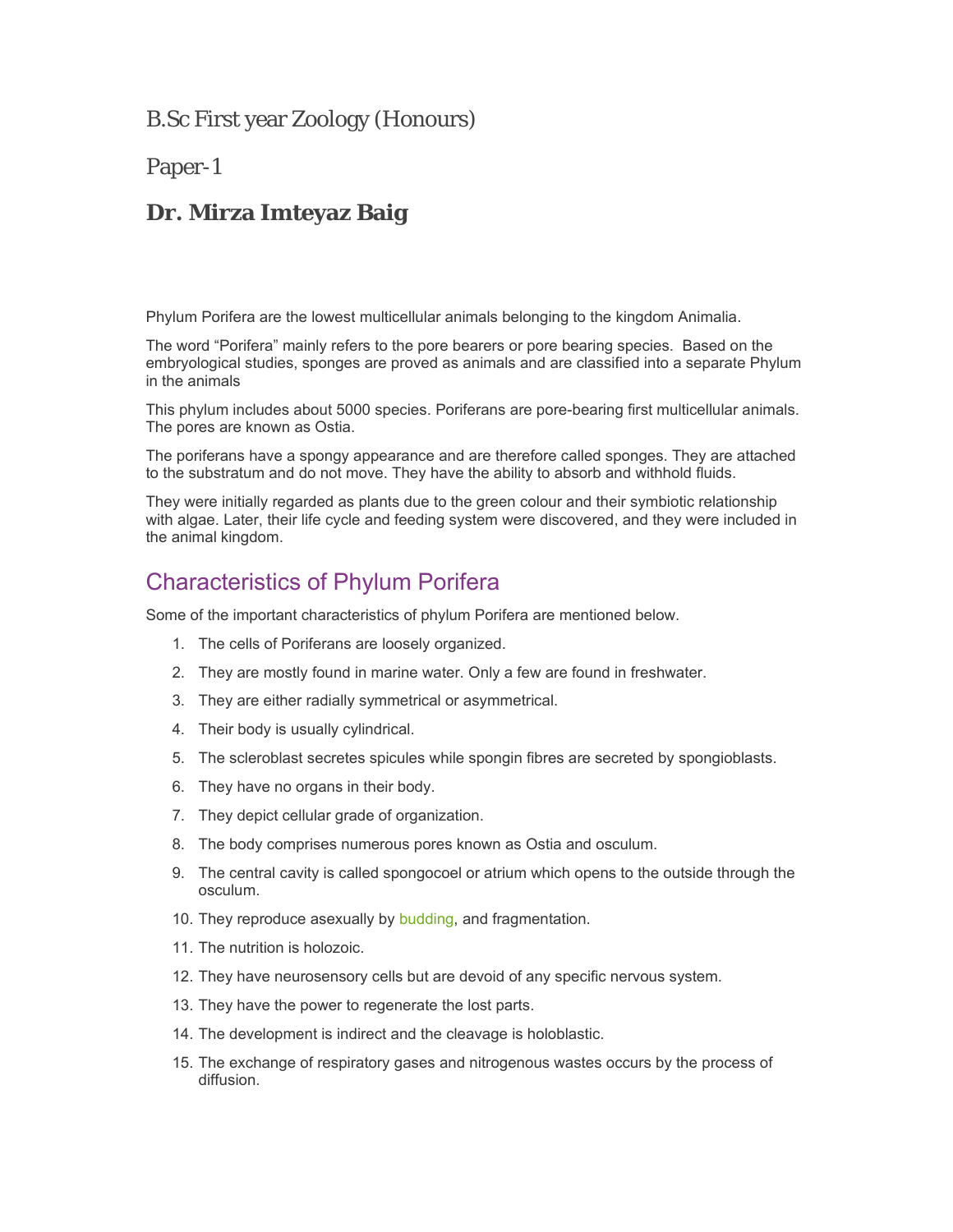# Classification of Phylum Porifera

Phylum Porifera is classified into three classes:

#### Calcarea

- They are found in marine, shallow, and coastal water.
- Their skeleton is composed of calcareous spicules made of calcium carbonate.
- The body is cylindrical and exhibits radial symmetry.
- The body organization is asconoid, syconoid, or leuconoid.
- Eg., Clathrina, Scypha

#### **Hexactinellids**

- They are found in marine and the deep sea.
- The skeleton is made up of six-rayed siliceous spicules.
- The body is cylindrical in shape and exhibit radial symmetry.
- The canal system is Sycon or Leucon.
- Eg., Euplectella, Hyalonema

### **Desmospongiae**

- They are found in marine or freshwater.
- The body is asymmetrical and cylindrical in shape.
- The canal system is a leuconoid type.
- The skeleton comprises spongin fibres, siliceous spicules, which are monoaxon and triaxon.
- Eg: Spongia, Spongilla, etc.

# Porifera Examples

Some of the common Porifera examples are:

### Sycon

These are solitary or colonial marine sponges found in shallow waters attached to the rocks. The body is cylindrical in shape with numerous spores. The radial canal is made up of flagellated cells. Water enters the body through Ostia and reaches the radial canals by prosopyles. These species undergo both sexual and asexual mode of **reproduction**.

### Hylonema

These are also known as glass rope sponges found in marine water. The body is round or oval with twisted root tufts. Small amphidiscs are present in the skeleton.

## Cliona